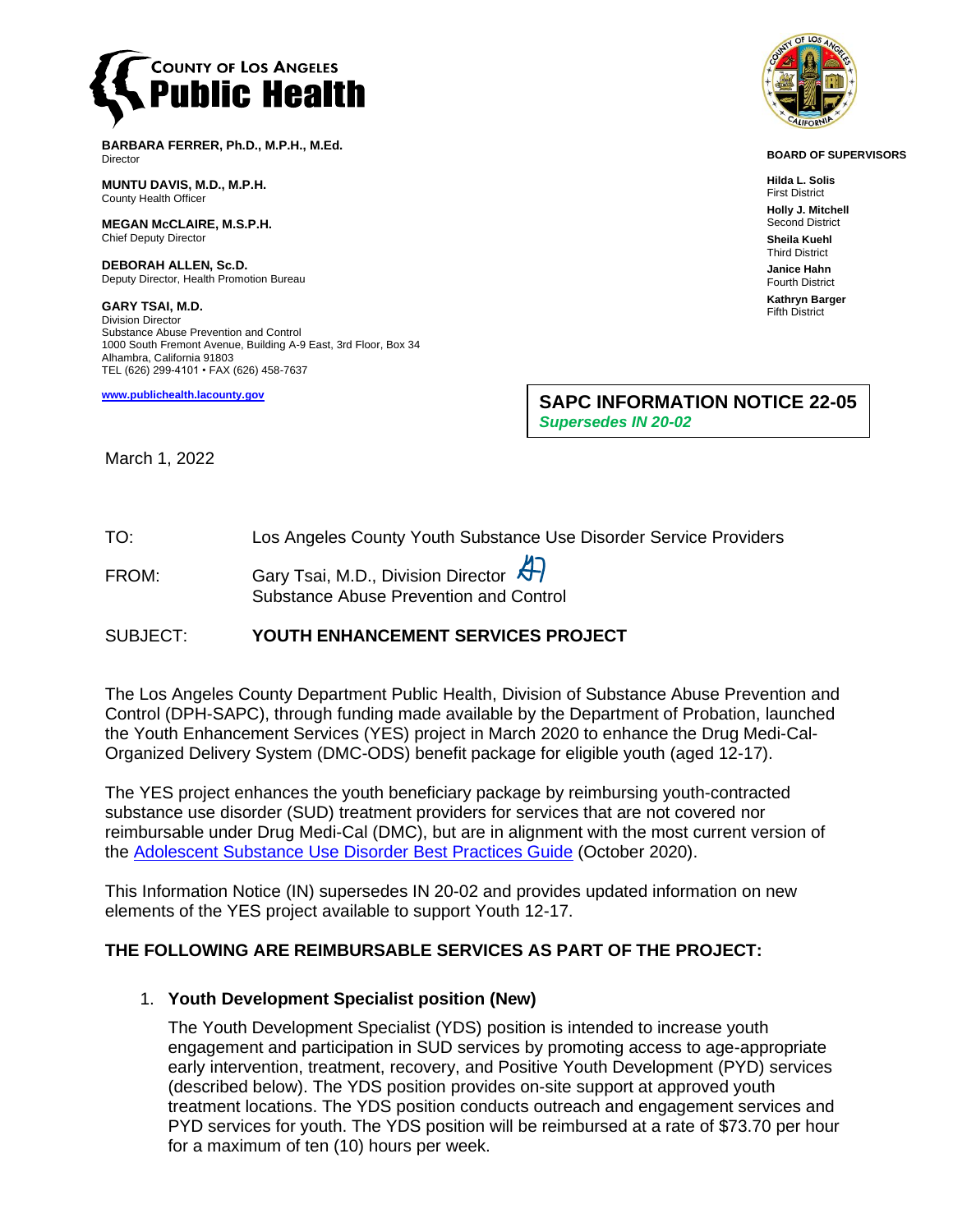SAPC Information Notice 22-05 March 1, 2022 Page 2

#### 2. **Outreach and Engagement Services**

Outreach and engagement services aim to increase linkages and enrollment into SUD early intervention and treatment services, with the intent to prevent at-risk youth from entry into or repeat involvement in the juvenile justice system. Outreach and engagement services will support activities which identify and encourage youth who meet criteria for a SUD or who need services to ameliorate or correct substance misuse and prevent development of a SUD. This includes those that meet American Society of Addiction Medicine (ASAM) Criteria for Early Intervention or treatment services.

Youth who screened positive for a SUD, or meet criteria for early intervention services, should be referred to a youth SUD provider for a comprehensive assessment and treatment related services when appropriate. Supported outreach and engagement activities include referral and linkages to SUD treatment, early intervention, patient education, and care coordination services. Outreach and Engagement services are reimbursed at \$30.00 per session with a maximum of two sessions per day for a total possible of \$60.00 per youth per day and a maximum of five (5) days per fiscal year.

#### 3. **Positive Youth Development Services**

Positive Youth Development (PYD) services are on-going strengths-based, personcentered programs which include activities and experiences which assist in the development of social, ethical, emotional, physical, and cognitive competencies in SUD early intervention and treatment settings. Programming may include instructor-led topic driven groups, workforce development skills, academic support, therapeutic activities (e.g., art therapy, journal writing, and mindfulness programs), diversionary recreation (e.g., sports, games, and supervised outings), and other pro-social activities. Reimbursement for PYD services is limited to up to two (2) hours of PYD programming daily, totaling no more than 25 hours per month at a maximum rate of \$73.70 per hour; inclusive of staff planning and direct time, program supplies, and nutritious snacks and beverages. PYD programming must be supervised by a SUD treatment staff that is a registered or certified counselor or a Licensed Practitioner of the Healing Arts (LPHA). Expenses for Triple-P, a positive parenting curriculum, may be claimed separately up to a maximum of 10 licenses per site per fiscal year where each license is good for one participant.

If PYD activities and services are delivered by the YDS, simultaneous staff hour billing for the YDS position and the staff hour rate billing for PYD activities is not allowed as these activities are included as part of the expected duties and responsibilities of the YDS position. For example, if a YDS planned and delivered a 60-minute art therapy session during the week, the agency may submit claims either for: 1) up to one hour for the YDS time attributed to the activity; or 2) the PYD program separately, but not both. Note: Claims for PYD programming services are limited to 25 hours per month; and up to 10 hours per week for the YDS position.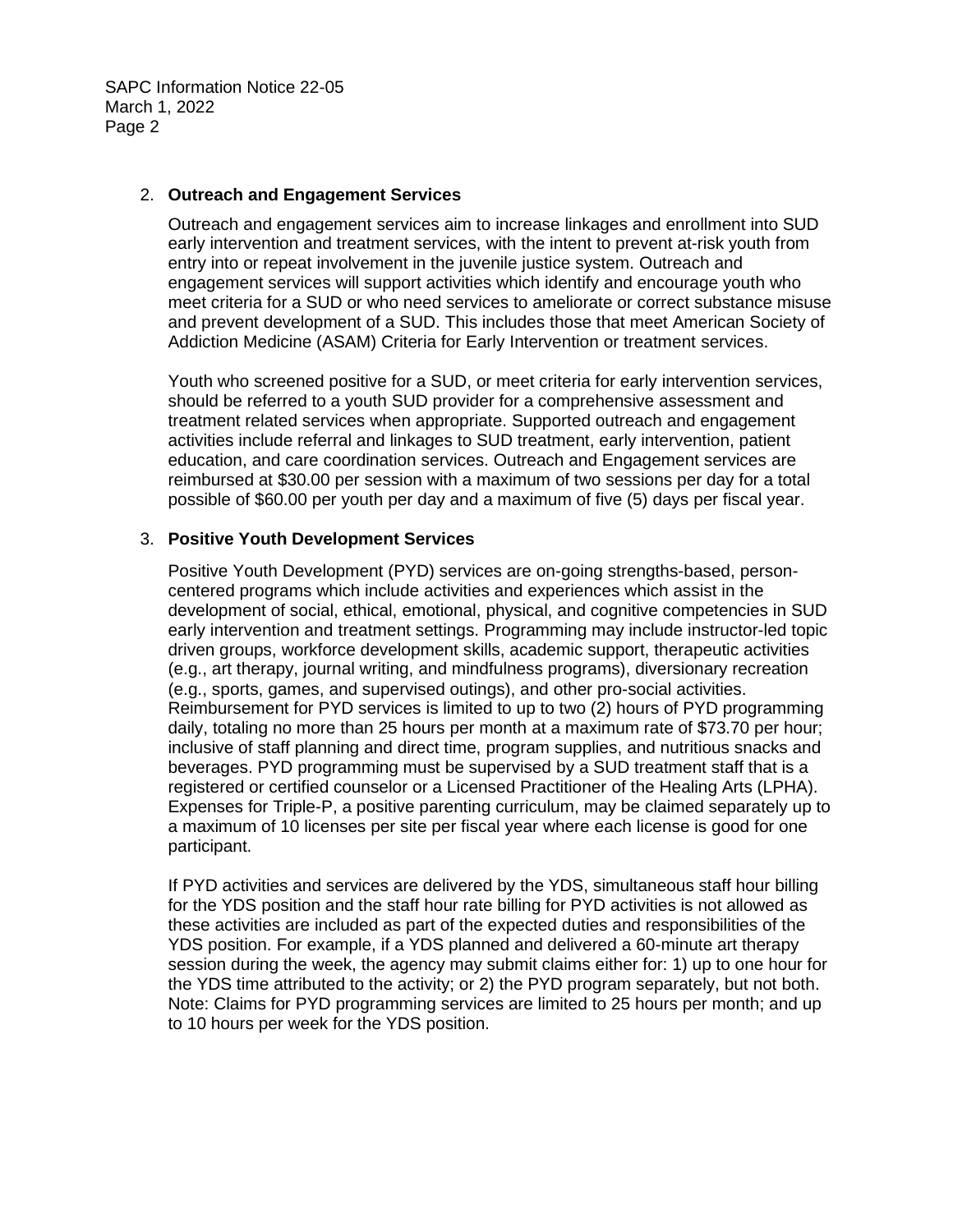SAPC Information Notice 22-05 March 1, 2022 Page 3

#### 4. **Transportation Services**

Transportation service enhancements assist youth enrolled in early intervention (ASAM 0.5), outpatient (ASAM 1.0), intensive outpatient (ASAM 2.1) treatment services as well as recovery support services (RSS) with getting to and from the following services: SUD early intervention, treatment, primary medical care, behavioral health services and other SUD treatment-related services.

There are three transportation options for youth: (1) use of ride share services (such as Uber, Lyft, and other transportation network companies) where providers will be reimbursed up to \$10.00 per round trip per youth; (2) use of an agency owned vehicle with reimbursement at a rate of \$0.56 per mile when agencies are not also leveraging transportation services funded by other programs in which the youth is eligible; and (3) public transportation (e.g., TAP cards). Youth may be offered a mix of transportation options while they are actively enrolled in early intervention, outpatient treatment or recovery support services up to a maximum of \$70 per youth per month.

The use of rideshare services (such as Uber and Lyft) provided by Transportation Network Companies are prohibited for youth under 18 years of age unless they are accompanied by an adult who must be at least 18 years of age. The transportation benefit is not available to residential providers as transportation costs are built into the treatment rate.

# **ELIGIBILITY**

During the initial phase of the YES project, participation was limited to providers with an active contract to serve youth, determined to be in good standing, and who submitted a Letter of Intent to participate in the project by March 9, 2020. Providers who submitted Letters of Intent by the initial deadline were automatically eligible to continue to participate in the program. Programs that did not submit letters of intent during the initial project phase who meet the criteria described above may elect to participate in the program by submitting a Letter of Intent (Attachment I) by March 15, 2022.

Starting July 1, 2022, YES project activities will be contracted under the Supportive and/or Housing Services Master Agreement (SHSMA), through a Direct Work Order. Youth agencies who elect to continue to participate in the YES project after July 1, 2022 must have applied for and been awarded an active SHSMA contract by March 15, 2022.

# **EFFECTIVE PERIOD**

The YES project is available continuously, contingent upon the availability of funds.

#### **DOCUMENTATION**

Providers are required to document all activities of the YES project on the Participant and Services Log. Once individuals are enrolled in early intervention or treatment, services provided under this project must also be documented in a miscellaneous note (type: miscellaneous) in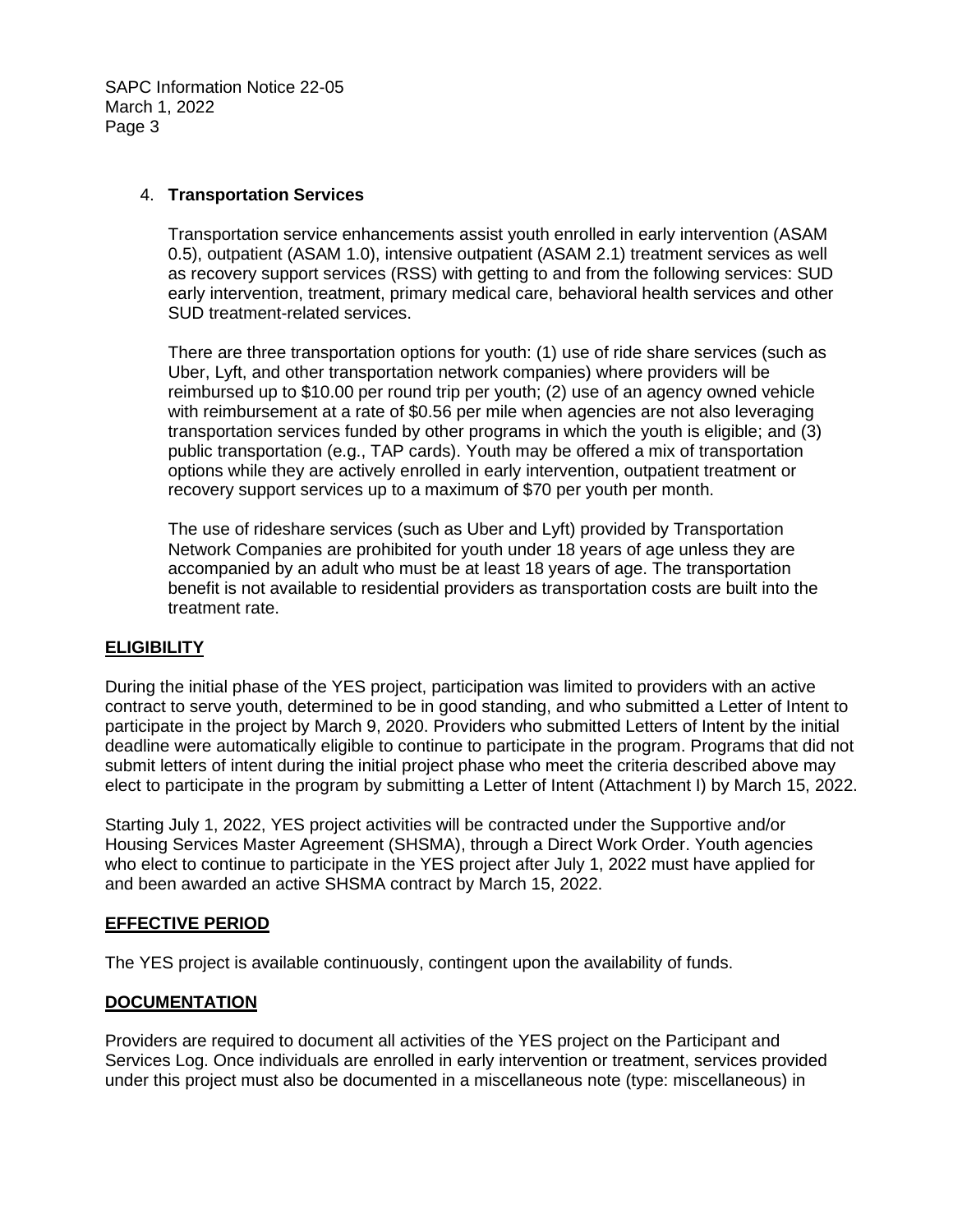SAPC Information Notice 22-05 March 1, 2022 Page 4

Sage or in the provider's own electronic health record (EHR) system, accessible for review by SAPC upon request.

### **REIMBURSEMENT**

To receive reimbursement for the enhanced services under YES, providers must submit an invoice and applicable supporting documentation before the  $10<sup>th</sup>$  of each month including:

- Cost/Line-Item Reimbursement Form (Attachment II)
- Participant and Services Log (Attachment III)
- PYD Program Description and Group Attendance (Attachment IV)
- Youth Development Specialist Monthly Timesheet (Attachment V)

Providers participating in YES, will be required to complete the *Healthy Youth: Early Intervention Curriculum* training which will be conducted by Azusa Pacific University during the second half of Fiscal Year 2021-2022 and must submit documentation that they have completed the training by July 1, 2022.

#### **Please send completed forms to:**

Elizabeth Norris-Walczak, Ph.D. Chief, Youth and Families Services Substance Abuse Prevention and Control 1000 South Fremont Avenue, Building A-9 East, Third Floor Box 34 Alhambra, California 91803

For additional information regarding this information notice, please contact Elizabeth Norris-Walczak, Ph.D., Chief, Youth and Family Services, at (626) 299-3570 or email at [enorris@ph.lacounty.gov.](mailto:enorris@ph.lacounty.gov)

**Attachments** 

GT:enw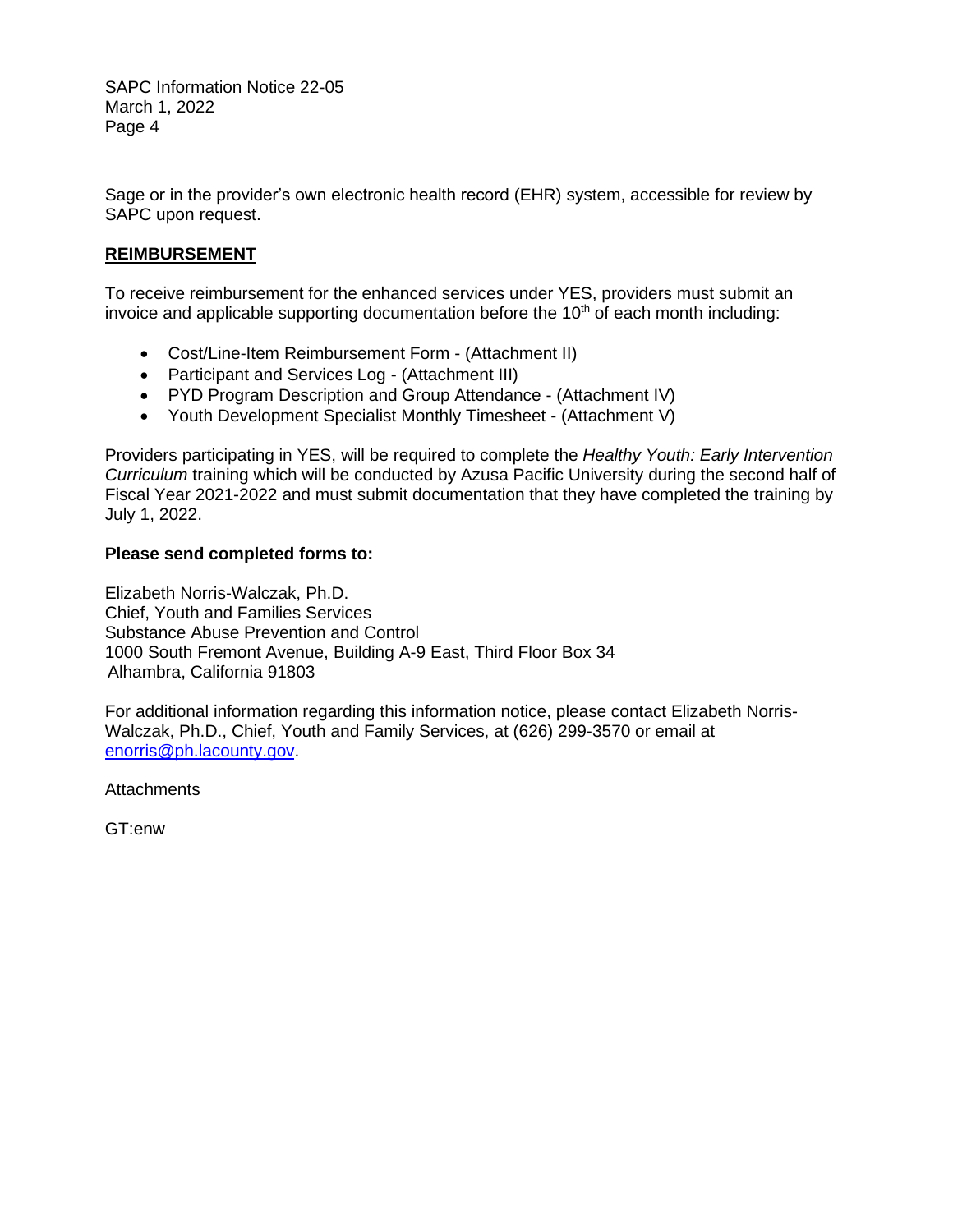# Los Angeles County Department of Public Health **Attachment I** Substance Abuse Prevention and Control (DPH-SAPC) Youth Enhancement Services Project

# **Letter of Intent**

*Please complete this form for each DMC-certified location.* 

| Phone: <u>_________________________</u> |  |
|-----------------------------------------|--|

Please indicate your agency's interest in participating in the Youth Enhancement Services Enhancement (YES) Project (check all that apply):

□ Yes -- We will participate in the YES Project

 $\Box$  No -- We will NOT participate in the YES Project

Please return this form on or before March 15, 2022 via email to Dr. Elizabeth NorrisWalczak, PhD [enorris@ph.lacounty.gov](about:blank)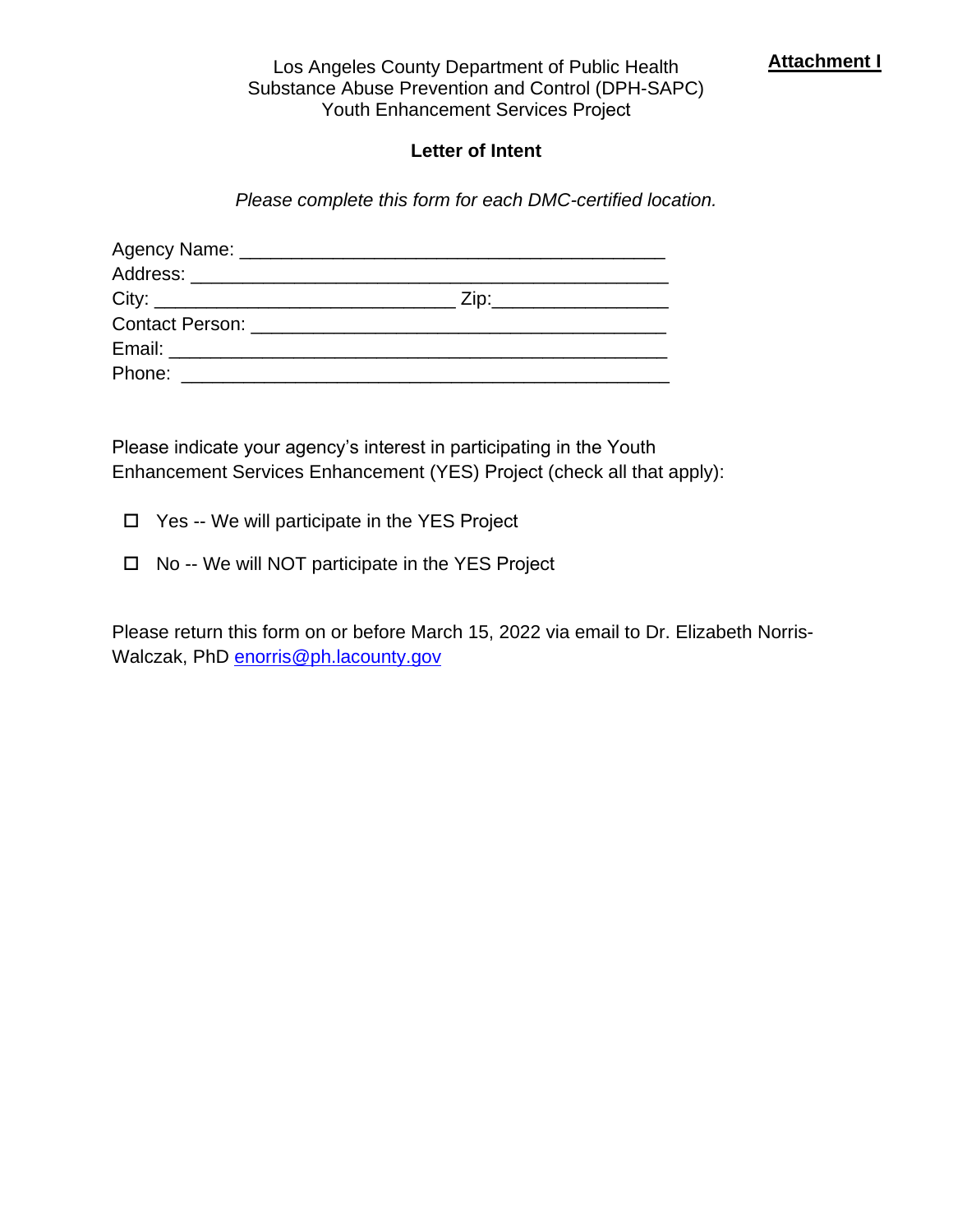#### Los Angeles County Department of Public Health Substance Abuse Prevention and Control Youth Enhancement Services (YES) Project

#### **COST / LINE ITEM REIMBURSEMENT**

| Provider Name:     | Contract Number: |               |
|--------------------|------------------|---------------|
| Address:           | Claim Period:    |               |
| City and Zip Code: | Date Prepared:   |               |
| Service Type:      | Phone Number:    |               |
| Contact Person:    | Original:        | Supplemental: |

|                                              | <b>AMOUNT CLAIMED</b><br>THIS PERIOD | <b>YTD AMOUNT</b> | FOR COUNTY USE ONLY |
|----------------------------------------------|--------------------------------------|-------------------|---------------------|
| <b>1. YOUTH DEVELOPMENT SPECIALIST</b>       |                                      |                   |                     |
| Youth Development Specialist                 |                                      |                   |                     |
| <b>SUB-TOTAL: YOUTH DEV. SPECIALIST</b>      | \$<br>$\overline{\phantom{0}}$       | \$                |                     |
|                                              |                                      |                   |                     |
| <b>2. OUTREACH &amp; ENGAGEMENT SERVICES</b> |                                      |                   |                     |
| <b>SUD Screening / Assessment</b>            |                                      |                   |                     |
| <b>SUD Treatment Referral and Linkages</b>   |                                      |                   |                     |
| <b>Brief Intervention</b>                    |                                      |                   |                     |
| <b>Patient Education</b>                     |                                      |                   |                     |
| Care Coordination                            |                                      |                   |                     |
| <b>SUB-TOTAL: OUTREACH &amp; ENGAGEMENT</b>  | \$<br>$\overline{\phantom{0}}$       | \$                |                     |

| 3. POSITIVE YOUTH DEVELOPMENT PROGRAMS     |        |                |   |  |  |
|--------------------------------------------|--------|----------------|---|--|--|
| <b>Therapeutic Activities</b>              |        |                |   |  |  |
| <b>Educational and Vocational Programs</b> |        |                |   |  |  |
| Leadership Development Programs            |        |                |   |  |  |
| Diversionary and Recreation                |        |                |   |  |  |
| Positive Parenting Program (Triple-P)      |        |                |   |  |  |
| <b>Programming Supplies</b>                |        |                |   |  |  |
| Food and Beverage                          |        |                |   |  |  |
| SUB-TOTAL: POS, YOUTH DEV, PROGRAMS        | œ<br>ъ | $\blacksquare$ | s |  |  |

| 4. TRANSPORTATION - MILEAGE4              |                    |                                         |                             |                     |
|-------------------------------------------|--------------------|-----------------------------------------|-----------------------------|---------------------|
| <b>TOTAL MILES</b><br>(A)                 | <b>RATE</b><br>(B) | AMOUNT CLAIMED<br>THIS PERIOD (A) * (B) | <b>YTD</b><br><b>AMOUNT</b> | FOR COUNTY USE ONLY |
|                                           | \$0.56/MILE        | -                                       |                             |                     |
| <b>SUB-TOTAL TRANSPORTATION - MILEAGE</b> |                    | \$<br>$\blacksquare$                    | \$                          |                     |
| <b>5. TRANSPORTATION - OTHER</b>          |                    |                                         |                             |                     |
| <b>Public Transportation</b>              |                    |                                         |                             |                     |
| <b>Ride Share Services</b>                |                    |                                         |                             |                     |
| <b>SUB-TOTAL TRANSPORTATION - OTHER</b>   |                    | $\blacksquare$                          | S                           |                     |
|                                           | <b>TOTAL</b>       | ۰                                       | S                           |                     |

Claims must be submitted by the **10th of each month**. Payment may be delayed or withheld if this request contains any errors or omissions. **Supporting documentation must be submitted along with this invoice.**

AUTHORIZED SIGNATURE DATE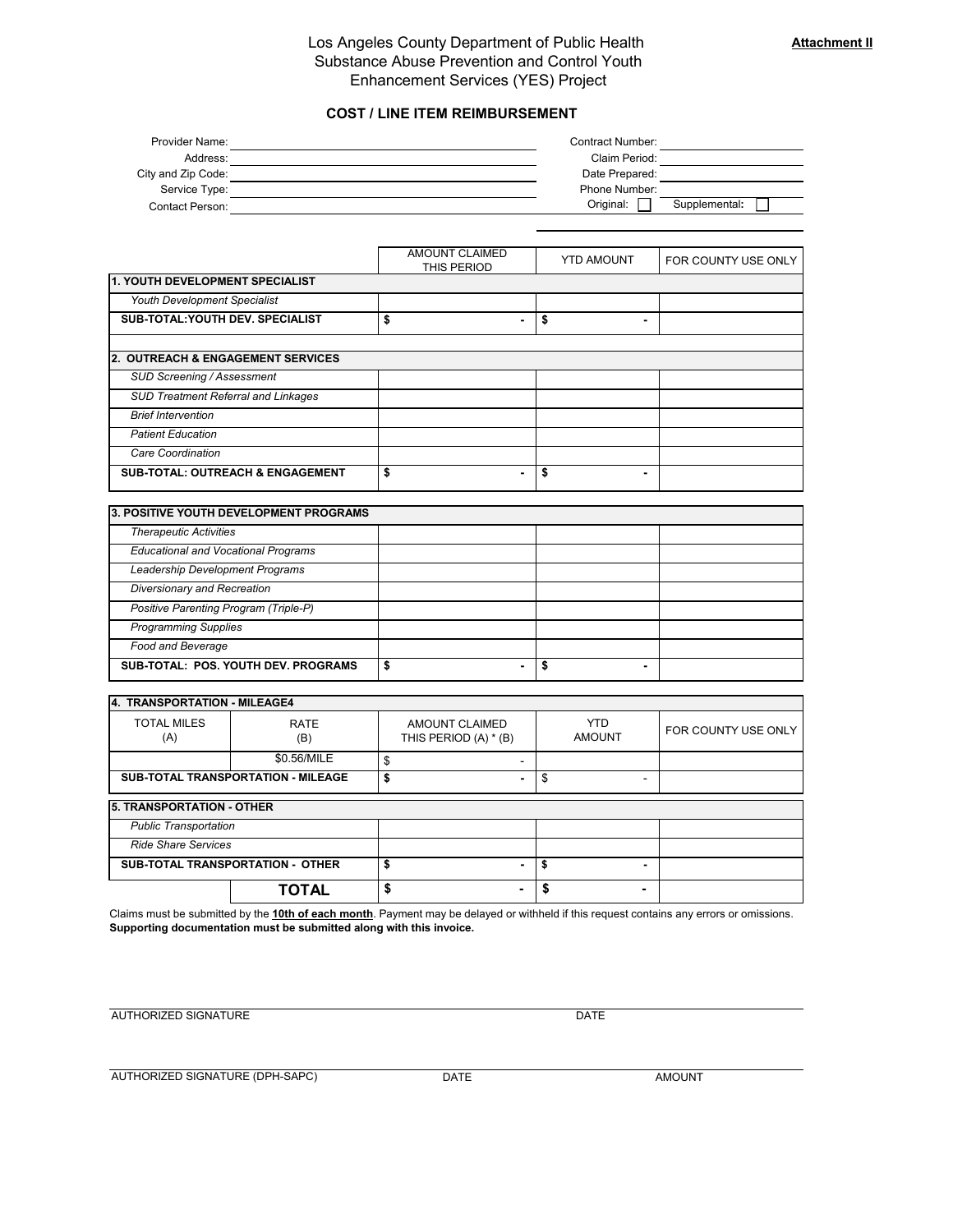# Los Angeles County Department of Public Health Substance Abuse Prevention and Control (DPH-SAPC) Youth Enhancement Services (YES) Project **Participant and Services Log**

**Attachment III**

# **Agency Name:**

| Name:                                                               |                                                                                                                   | <b>Sage or Client ID:</b><br>Date of Birth:                                                                                                                                                                                   | <u> 1990 - Johann Barbara, martin amerikan basar da</u> |          |
|---------------------------------------------------------------------|-------------------------------------------------------------------------------------------------------------------|-------------------------------------------------------------------------------------------------------------------------------------------------------------------------------------------------------------------------------|---------------------------------------------------------|----------|
| Zip Code :                                                          | <u> 1989 - Andrea State Barbara, poeta esp</u>                                                                    | Age: and the set of the set of the set of the set of the set of the set of the set of the set of the set of the set of the set of the set of the set of the set of the set of the set of the set of the set of the set of the | Gender:                                                 |          |
| Phone:                                                              |                                                                                                                   | Race/Ethnicity:                                                                                                                                                                                                               |                                                         |          |
|                                                                     | Living Arrangement: □ Parent/Legal Guardian                                                                       | Independent Living                                                                                                                                                                                                            |                                                         | Homeless |
| <b>Referred By:</b>                                                 | Probation / JJCPA                                                                                                 | Other:                                                                                                                                                                                                                        |                                                         |          |
|                                                                     | <b>SECTION B: SUD and WRAP-AROUND SERVICES REFERRAL</b>                                                           |                                                                                                                                                                                                                               |                                                         |          |
| <b>SUD Services</b><br><b>SUD Screening</b><br><b>SUD Treatment</b> | <b>Referral Date</b><br><u> 1989 - Johann Barbara, martin amerikan ba</u>                                         | <b>Outcome / Comment</b>                                                                                                                                                                                                      |                                                         |          |
| Wrap-Around Services $\Box$                                         | the contract of the contract of the contract of the<br><b>Physical Health</b><br><b>Mental Health</b><br>Academic | Housing<br>Employment<br>Other                                                                                                                                                                                                |                                                         |          |

# **SECTION C:**

# **PARTICIPANT LOG for OUTREACH & ENGAGEMENT AND TRANSPORTATION SERVICES**

*Use the Positive Youth Development (PYD) Program Description & Attendance Log for PYD Services.*

| <b>Date</b> | <b>Type of Service</b><br>(Select from Drop Down Menu) | <b>Description of Service</b> | <b>Duration</b> | <b>Mileage</b> | <b>Amount</b> |
|-------------|--------------------------------------------------------|-------------------------------|-----------------|----------------|---------------|
|             |                                                        |                               |                 |                |               |
|             |                                                        |                               |                 |                |               |
|             |                                                        |                               |                 |                |               |
|             |                                                        |                               |                 |                |               |
|             |                                                        |                               |                 |                |               |
|             |                                                        |                               |                 |                |               |
|             |                                                        |                               |                 |                |               |
|             |                                                        |                               |                 |                |               |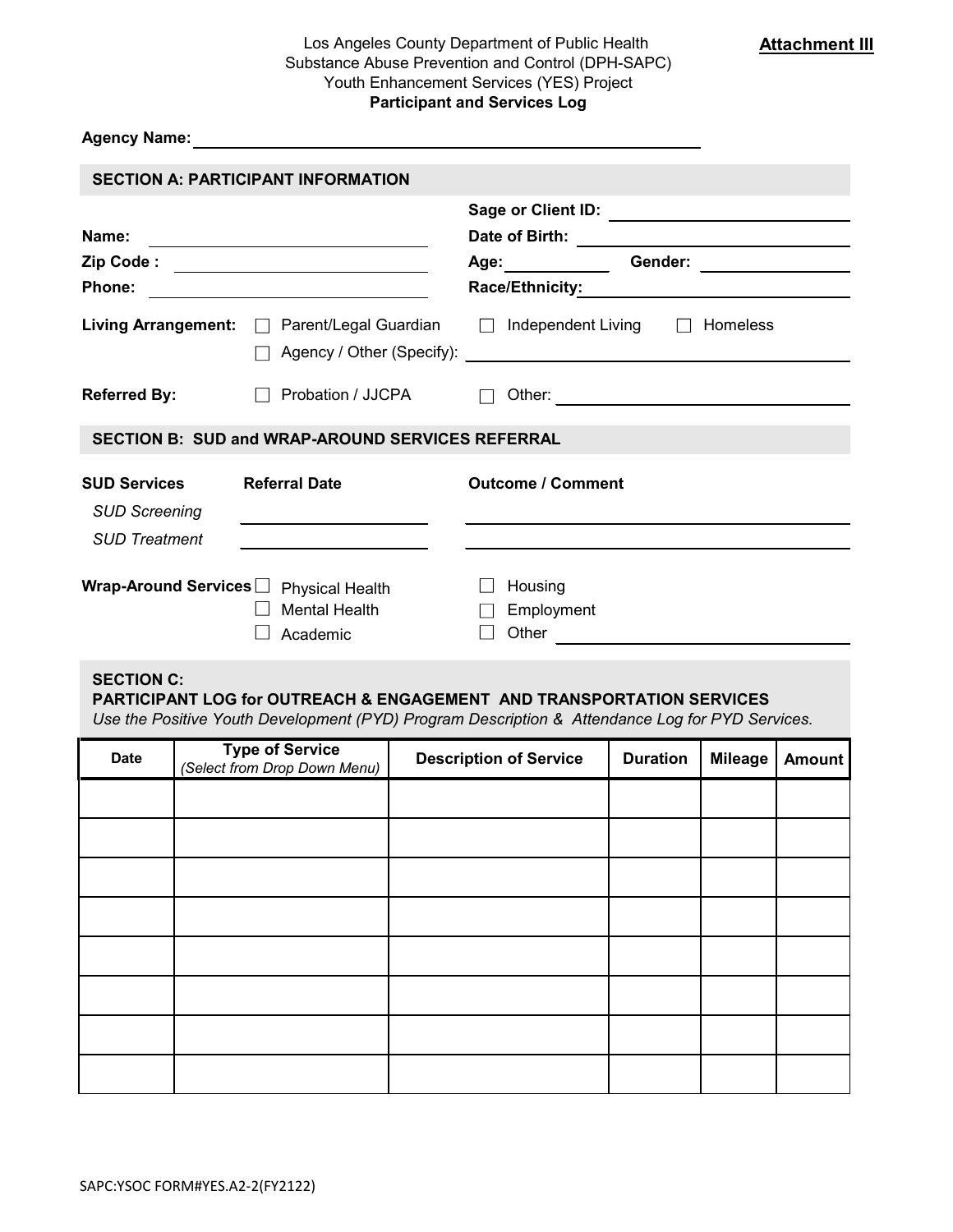# **Positive Youth Development Program Description & Attendance**

| <b>Agency Name:</b>       |         |                |       | Date:              |  |
|---------------------------|---------|----------------|-------|--------------------|--|
| <b>Activity Location:</b> |         |                |       | <b>Start Time:</b> |  |
|                           |         |                |       | <b>End Time:</b>   |  |
| <b>Location Type:</b>     | DMC/FBS | Online/Virtual | Other | <b>PYD Cost:</b>   |  |
|                           |         |                |       |                    |  |

# **Name & Description of PYD Activity:**

| (narrative must include PYD goals and clinical objectives) |
|------------------------------------------------------------|
|------------------------------------------------------------|

# **Materials / Programming Supplies :**

|                                            | Sage ID | <b>Participant Name</b> |                                            | Sage ID | <b>Participant Name</b> |
|--------------------------------------------|---------|-------------------------|--------------------------------------------|---------|-------------------------|
| 1                                          |         |                         | $\overline{7}$                             |         |                         |
| $\overline{2}$                             |         |                         | 8                                          |         |                         |
| 3                                          |         |                         | 9                                          |         |                         |
| 4                                          |         |                         | 10                                         |         |                         |
| 5                                          |         |                         | 11                                         |         |                         |
| 6                                          |         |                         | 12                                         |         |                         |
| <b>Counselor Printed Name, Title:</b>      |         |                         | <b>Counselor Signature:</b>                |         |                         |
| <b>Co-Facilitator Printed Name, Title:</b> |         |                         | <b>Co-Facilitator Printed Name, Title:</b> |         |                         |